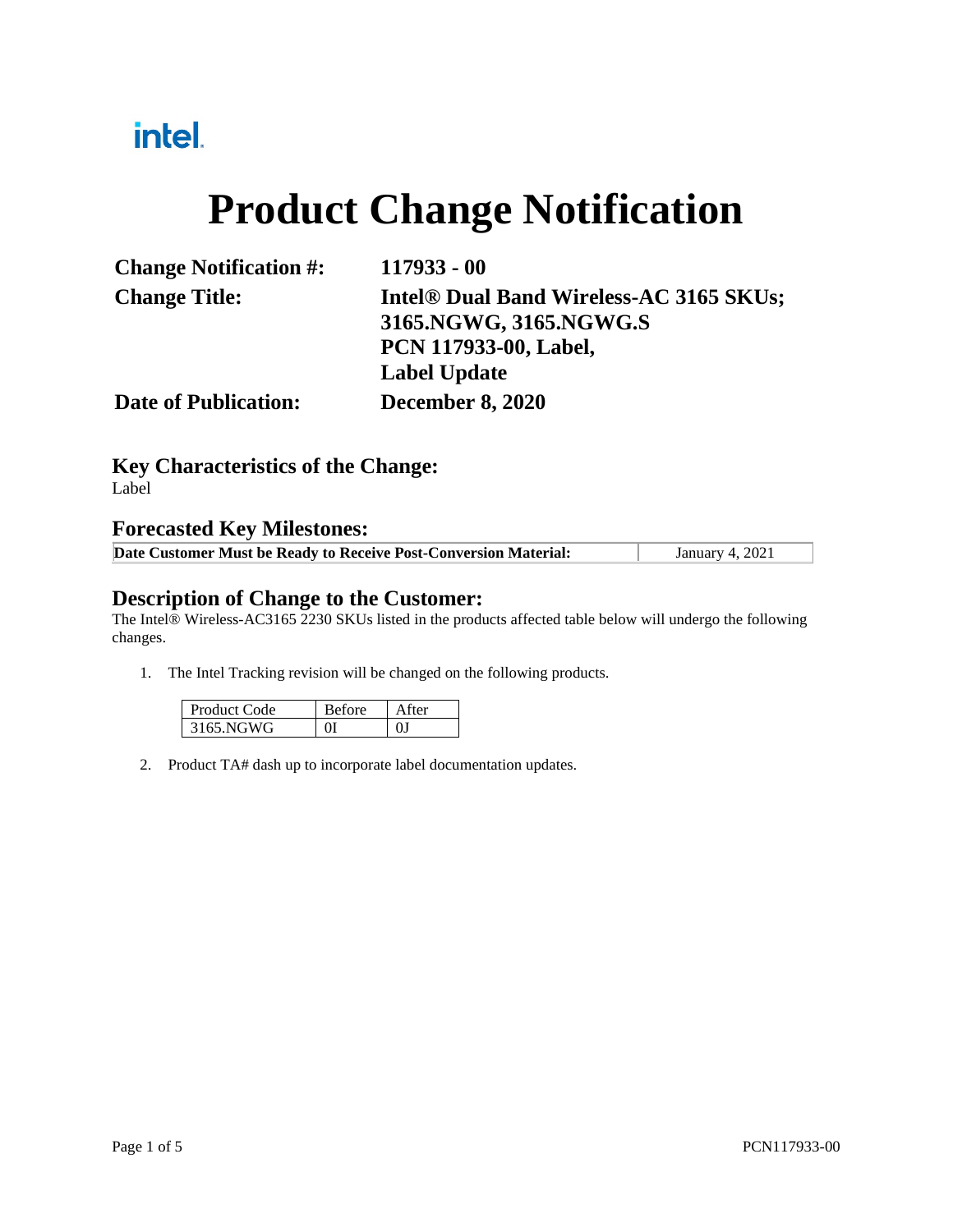

#### Disti - Before **3165.NGWG** QTY: 100 Intel® Dual Band Wireless-AC 3165 (Model: 3165NGW) AT BE BG CH CY CZ DE<br>DK EE EL ES FI FR HR<br>HU IE IS IT LI LT LU<br>LV MT NL PL PT RO SE<br>SI SK TR UK **The Committee of the Committee of the Committee** Intel Corporation<br>2200 Mission College Blvd<br>Santa Clara, CA 95054-1549<br>USA<br>www.intel.com PKG ID (3S) VVVVVMMMMMDDD#####PPPPPP100 MM#: XXXXXX  $\bullet$  1 <u> 111 | 111 | 111 | 111 | 111 | 111 | 111 | 111 | 111 | 111 | 111</u> T P/N: GTTTTTTTTTTTT **VERSION | H71304-011** <u> The Community of the Community of the Community of the Community of the Community of the Community of the Community of the Community of the Community of the Community of the Community of the Community of the Community of</u> <u> Harry Harry Harry Harry Harry Harry Harry Harry Harry Harry Harry Harry Harry Harry Harry Harry Harry Harry Harry Harry Harry Harry Harry Harry Harry Harry Harry Harry Harry Harry Harry Harry Harry Harry Harry Harry Harr</u> HP P/N: 803344-001 RE  $\overline{\mathbf{0}}$ Complies with<br>DA Standards CH178889 **D P/N: PPPPPP REVAXX**  $\overline{\mathsf{H}}$  $\frac{CD}{2L}$  $\frac{CD}{2L}$ PACK DATE: <mark>DD MMM YY</mark><br>PACKED BY: XXXXXX **The Community HILLI HILLI HILLI PACKAGE WEIGHT: XXLE MADE IN CHINA WITH CNC** PARTIAL FOREIGN CONTENT  $\boxtimes$ **BATCH #: CCVVYMDRSS** P/N: XXXXXXXXXX CARTON #: VVXXXXXX) /endor ID | Loc Id<br>VVVVV|LLLLL Mfg Id ENC ID: 0 <u> III de la componenta de la compo</u> <u> Tanzania (h. 1888).</u> CNC ID: C-14446<br>CNC ID: C-14441 <u> The Community of the Community of the Community of the Community of the Community of the Community of the Community of the Community of the Community of the Community of the Community of the Community of the Community of</u> **HITTING OF HILLING** EC: XXXXXXX MSIP-CRM-INT-7265NGW **CNC ID: C-14473** Disti - AfterQTY: 100 Intel® Dual Band Wireless-AC 3165 (Model: 3165NGW) **3165.NGWG** <u> Indian American Indian Indian Indian Indian Indian Indian Indian Indian Indian Indian Indian Indian Indian In</u> Intel Corporation<br>2200 Mission College Blvd<br>Santa Clara, CA 95054-1549<br>USA<br>www.intel.com PKG ID (3S) VVVVVMMMMMDDD###### PPPPPP100 MM#: XXXXXX ó, <u> 111 | 111 | 111 | 111 | 111 | 111 | 111 | 111 | 111 | 111 | 111 | 111 | 111 | 111 | 111 | 111 | 111 | 111 | 1</u> T P/N: GTTTTTTTTTTTT VERSION # H71304-012 <u> Indian American State (Indian American Sta</u> <u> Handi ka matsayin ka matsayin ka matsayin ka matsayin ka matsayin ka matsayin ka matsayin ka matsayin ka matsayin ka matsayin ka matsayin ka matsayin ka matsayin ka matsayin ka matsayin ka matsayin ka matsayin ka matsayi</u> HP P/N: 803344-001 REV: 0J  $\left(\begin{matrix} 1 \\ 0 \\ 2 \end{matrix}\right)$   $\left(\begin{matrix} 1 \\ 6 \end{matrix}\right)$ D P/N: PPPPPP **REV AXX** Complies with<br>IDA Standards<br>- DR 02941 PACK DATE: DD MMM YY<br>PACKED BY: XXXXXX *<u>ALLEN BURGHAMEN</u>* **THE REAL PROPERTY WEIGHT: A CHANGE WEIGHT: XX LBS MADE IN CHINA WITH CNC** PARTIAL FOREIGN CONTENT  $\boxtimes$ **BATCH #: CCVVYMDRSS P/N: XXXXXXXXXX** endor ID | Loc Id<br>VVVVV|LLLLL CNC ID: C-14446<br>CNC ID: C-14446<br>CNC ID: C-14441<br>CNC ID: C-14473 CARTON # VVXXXXXXXX Mfg Id<br>MMMMM<br>|||||||||||||||| <u> Timba ka masa sa mga katalog ng mga katalog ng mga katalog ng mga katalog ng mga katalog ng mga katalog ng mga katalog ng mga katalog ng mga katalog ng mga katalog ng mga katalog ng mga katalog ng mga katalog ng mga kata</u> **THE REAL PROPERTY AND I** <u> Tanzania (1989)</u> *<u>URIORIS DE L</u>* EC: XXXXXXX '300005 MSIP-CRM-INT-7265NGW

Page 2 of 5 PCN117933-00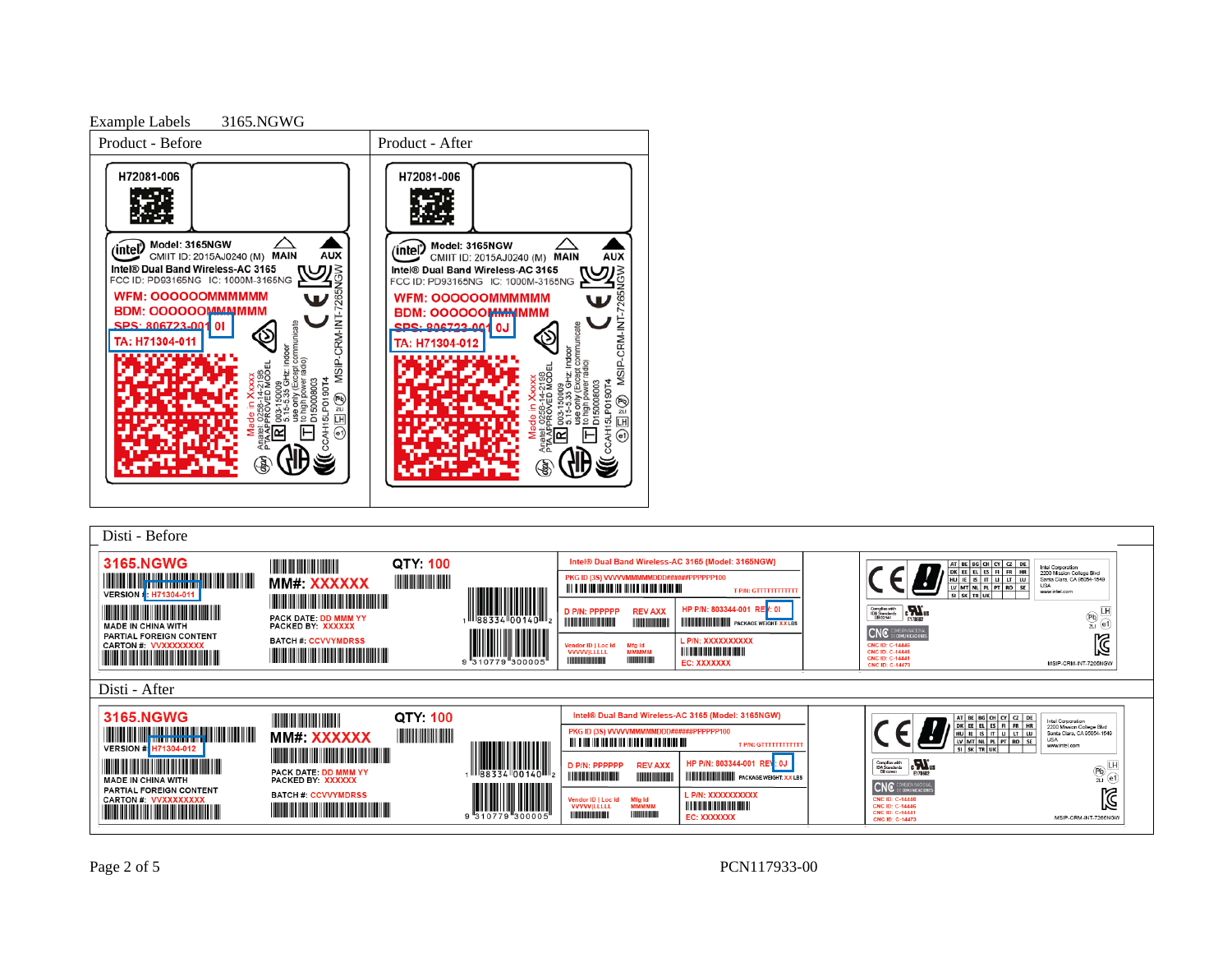Label Artwork with TA change only – Product Label – 3165.NGWG.S

| H69302-007                                                                                                                                   |
|----------------------------------------------------------------------------------------------------------------------------------------------|
| Model: 3165NGW<br>inte<br><b>MAIN</b><br>CMIIT ID: 2015AJ0240 (M)<br>Intel® Dual Band Wireless-AC 3165<br>FCC ID: PD93165NG IC: 1000M-3165NG |
| <b>WF MAC: OOOOOOMMMMMM</b><br><b>BD MAC: OOOOOOMMMMMM</b><br>SPS: XXXXXX-XXX  XX                                                            |
| TA: XXXXXX-XXX<br>$_{\rm NSP}^{\rm NP}$                                                                                                      |
| AH15LP0190T4<br>D150008003<br>Pt<br>agin o:<br>ăí<br>LH                                                                                      |
| ei                                                                                                                                           |

Label Artwork with TA change only – Disti Label – 3165.NGWG.S

| 3165.NGWG.S<br>WIND<br><u> III Martin Martin Martin Martin Martin Martin </u><br><b>VERSION #: XXXXXX-XXX</b> | MM#: XXXXXX                                                                     | QTY: 100<br><b>TILLE</b> |                    | PKG ID (3S) VVVVVMMMMMDDD######PPPPPP100        |                         | Intel® Dual Band Wireless-AC 3165 (Model: 3165NGW)                                                                                                        | EE   EL<br><b>ILV MT NL</b><br><b>SK TR</b>                                                                  | AT BE BG CH CY CZ DE<br>Intel Corporation<br>2200 Mission College Blvd<br>Santa Clara, CA 95054-1549<br>USA<br>www.intel.com |
|---------------------------------------------------------------------------------------------------------------|---------------------------------------------------------------------------------|--------------------------|--------------------|-------------------------------------------------|-------------------------|-----------------------------------------------------------------------------------------------------------------------------------------------------------|--------------------------------------------------------------------------------------------------------------|------------------------------------------------------------------------------------------------------------------------------|
| <b>The Common</b><br><b>The Committee of the Committee of the Committee</b><br><b>MADE IN CHINA WITH</b>      | <u> Tanzania (h. 1888).</u><br><b>PACK DATE: DD MMM YY</b><br>PACKED BY: XXXXXX |                          |                    | D P/N: PPPPPP<br><b>Little Designation</b>      | <b>REV AXX</b><br>HIIII | HP P/N: XXXXXX-XXX REV: XX<br><b>WE ARE AN ABOVE SET AND IN THE PACKAGE WEIGHT: X.X LBS</b>                                                               | $\cdot \sum_{\text{E17862}}$ us<br>Complies with<br>IDA Štandards<br>DB 02941<br><b>CNG</b> COMISIÓN NACIONA | H<br>(e1)                                                                                                                    |
| PARTIAL FOREIGN CONTENT<br><b>CARTON #: VVXXXXXXXX</b>                                                        | <b>BATCH #: CCVVYMDRSS</b><br><u> Timbul Manazarta (</u>                        |                          | "310779<br>"300005 | <b>Vendor ID I Loc Id</b><br><b>VVVVVILLLLI</b> | Mfg Id<br><b>MMMMM</b>  | L P/N: XXXXXXXXXX<br><u> III din bilan bilan bilan bilan bilan bilan bilan bilan bilan bilan bilan bilan bilan bilan bilan bilan bilan</u><br>EC: XXXXXXX | <b>CNC ID: C-14446</b><br><b>CNC ID: C-14446</b><br><b>CNC ID: C-14441</b><br><b>CNC ID: C-14473</b>         | 図<br>MSIP-CRM-INT-7265NGW                                                                                                    |

Notes: TA is equivalent to TA number. Please refer table below for exact TA

1) Table – TA Dash Up

| Produci | $\mathbf{r}$ | $\sim$                                                           |
|---------|--------------|------------------------------------------------------------------|
| Code    | efore        | After                                                            |
|         |              |                                                                  |
| ں ت     | H72060-009   | $\sim$ 4 $\sim$<br>ے کہ ا<br>$^{\prime\prime}$ in U-U $_{\rm L}$ |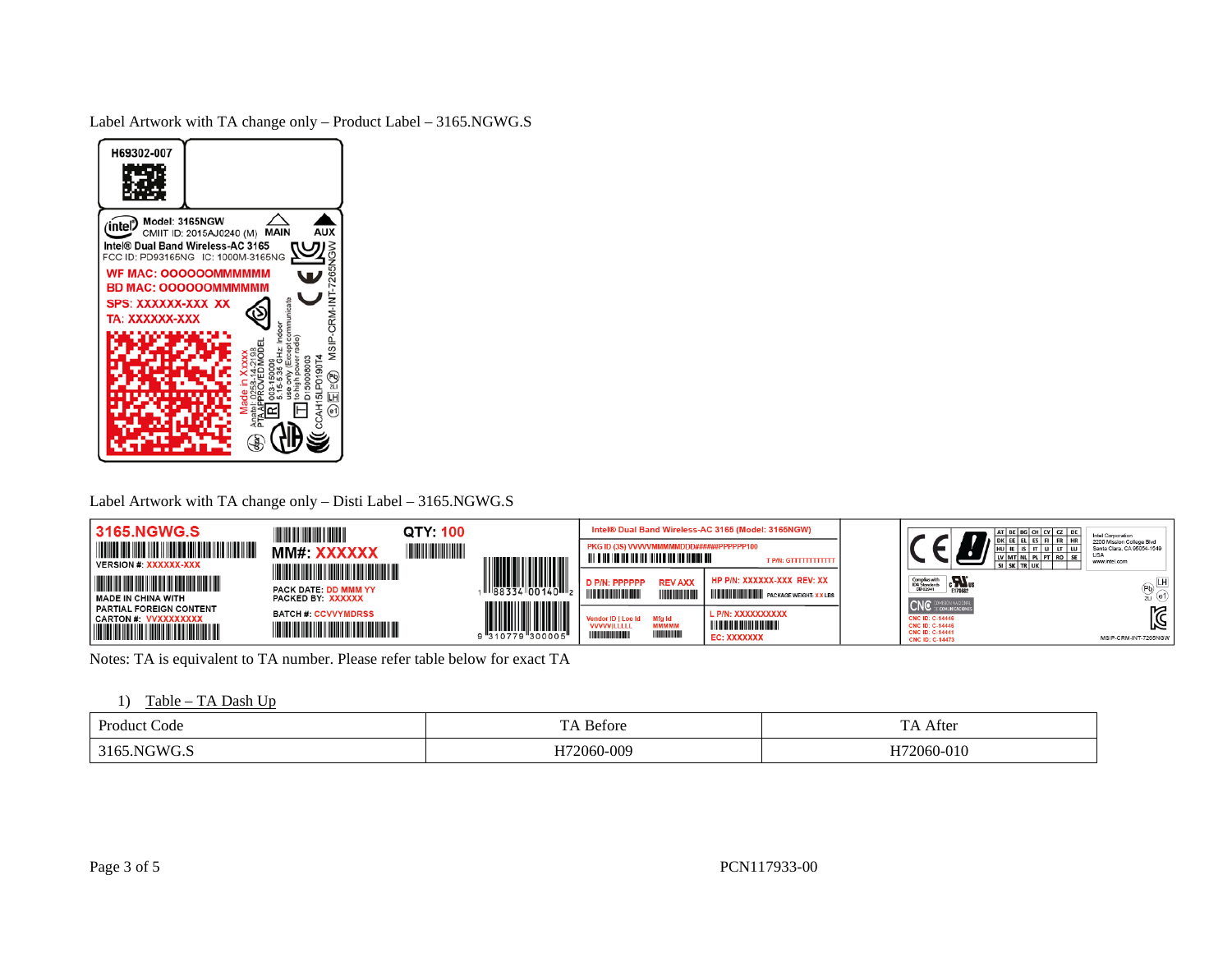### **Customer Impact of Change and Recommended Action:**

The label changes to the products do not affect functionality. Intel anticipates no impact to customers.

Intel will attempt to deplete pre-conversion material before shipping post-conversion material but there is a possibility of Intel shipping mixed inventory. Therefore, customers will need to manage and migrate to the postconversion material as soon as possible.

Milestone dates are estimates and subject to change based on business and operational conditions.

Please contact your local Intel Field Sales Rep if you have any further questions about these changes

\*Other names and brands may be claimed as the property of others.

#### **Products Affected / Intel Ordering Codes:**

| <b>Product Code</b> | MM#    | <b>Pre Change TA</b> | Post Change TA |
|---------------------|--------|----------------------|----------------|
| 3165.NGWG           | 940106 | H71304-011           | H71304-012     |
| 3165.NGWG.S         | 940107 | H72060-009           | H72060-010     |

#### **PCN Revision History:**

| <b>Date of Revision:</b> | <b>Revision Number:</b> | Reason:                  |
|--------------------------|-------------------------|--------------------------|
| December 8, 2020         | 00                      | Originally Published PCN |